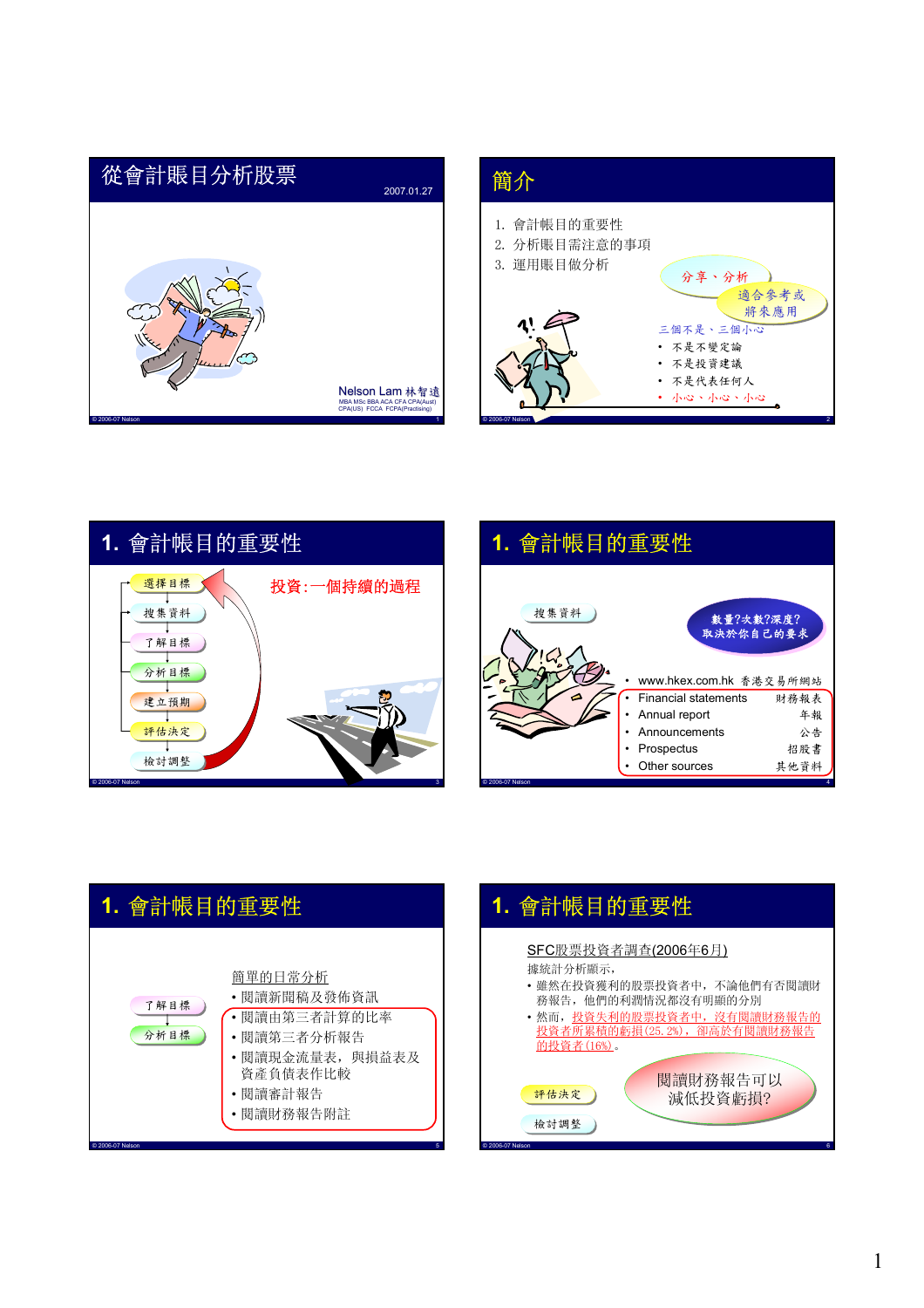#### **2.** 分析賬目時需注意的事項



#### **2.** 分析賬目時需注意的事項

#### 會計帳目是什麼?

|       |     | 財務報表 (Financial Statements) |
|-------|-----|-----------------------------|
| i e i | 損益表 | (Income Statement)          |

|           | • 資產負債表 | (Balance Sheet)                          |
|-----------|---------|------------------------------------------|
|           | • 現金流動表 | (Cash Flow Statement)                    |
| $\bullet$ |         | 股本權益變動表 (Statement of Changes in Equity) |
| l.        | 賬目附註    | (Notes to Financial Statements)          |
|           |         |                                          |

© 2006-07 Nelson 8



# **2.** 分析賬目時需注意的事項

#### A.會計準則、財務報告的問題

- 財務報告只由會計準則所"支配" (financial statements are guided by a set of accounting standards)
- 與國際財務報告、會計準則趨同,影響企業的盈利及財務 狀況, 包括:
	- ¾ 投資物業(以公允價值計量,價值變動反映損益表上)
	- ¾ 金融工具(證券投資及衍生工具以公允價值計量)
	- ¾ 商譽(取消攤銷的安排,改為每年估值,減值影響 該年盈利)
- 財務報告是靜態的(static),企業是動態的(dynamic)
- 財務報告代表數字? 代表企業? 代表盈利及財務狀況?

© 2006-07 Nelson 10

• 企業代表管理層?

### **2.** 分析賬目時需注意的事項

#### B.管理層的抉擇: 估計?判斷?**"**粉飾**"**?

Standard & Poor's<sup>1</sup> had the following comments on the accounting in the Greater China:

- Experience has shown that public listed companies often attempt to tailor their financial results
	- to reflect more closely the hopes and expectations of the stock market.
- A significant number of accounting issues still require analytical adjustments to better portray credit risk.



### **2.** 分析賬目時需注意的事項



<sup>1</sup> Corporate Financial Disclosure in Greate *China - Take a Closer Look (2003)*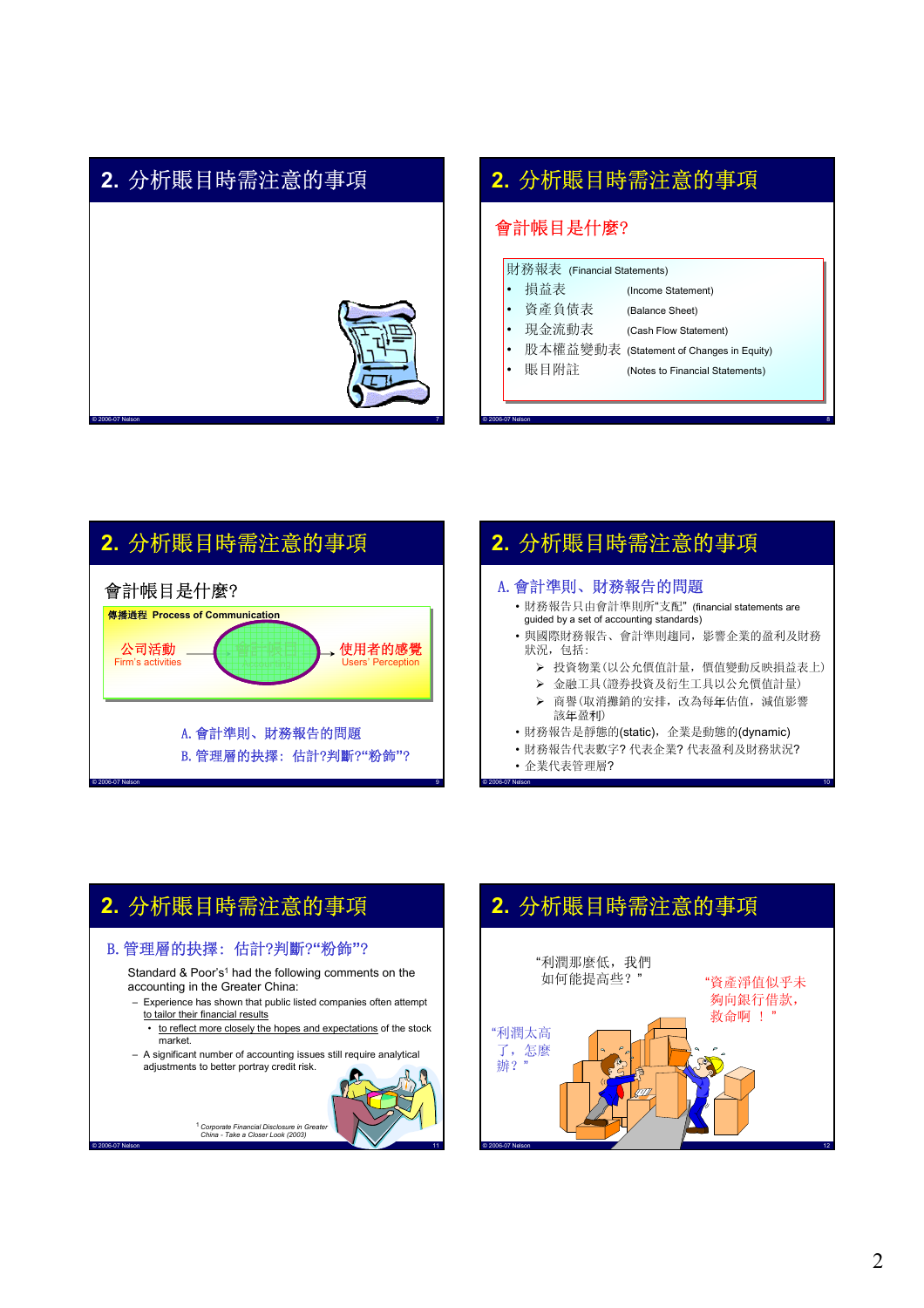# **2.** 分析賬目時需注意的事項



#### **2.** 分析賬目時需注意的事項 **Example Example**

| 想像你是一個 CEO 或 CFO<br>公布你的財務報告前, 你發現: |                              |                          |
|-------------------------------------|------------------------------|--------------------------|
| 營業額<br>手利<br>營業虧損                   | 當前時期<br>100<br>60<br>(1,500) | 對上時期<br>70<br>40<br>(40) |
| C 2006-07 Nelson                    | 營業額上升,<br>但虧損亦同時上升!          | 14                       |

| 2. 分析賬目時需注意的事項        |         |                |
|-----------------------|---------|----------------|
|                       |         | <b>Example</b> |
| 想像你是一個 CEO 或 CFO      |         |                |
| 公布你的財務報告前, 你發現:       |         |                |
| 我們可否                  | 當前時期    | 對上時期           |
| 營業額                   | 100     | 70             |
| 手利                    | 60      | 40             |
| 營業虧損                  | (1,500) | (40)           |
| + 重新分類一些資產以得到利益       | 550     |                |
| + 將一些支出予以資本化以減低<br>虧損 | 1,000   |                |
| 營業利潤/(虧損)             | 50      | (40)           |
| C 2006-07 Nelson      |         | 15             |

| 2. 分析賬目時需注意的事項                           |                         |                          |
|------------------------------------------|-------------------------|--------------------------|
|                                          |                         | <b>Example</b>           |
| PCCW<br>港幣百萬元<br>營業額<br>手利<br>營業利潤/(虧損)  | 2000<br>104<br>61<br>34 | 1999<br>74<br>37<br>(41) |
| 營業利潤可能是由於                                |                         |                          |
| 1. 將一些長期投資重新分類(reclassified)<br>爲短期投資以賺取 |                         | \$562 million            |
| 2. 資本化 (capitalize) 網絡發展費用開支             |                         | \$1,000 million          |
| "若沒有這些變更,虧損總值會大於港幣十五億。"                  |                         |                          |
| © 2006-07 Nelson                         |                         | Quamnet.com<br>16        |



#### **3.** 運用賬目做分析



"Much of the analysis I have described …… will lead to questions rather than answers."

*Accounting for Growth (1996), Terry Smith*

© 2006-07 Nelson 18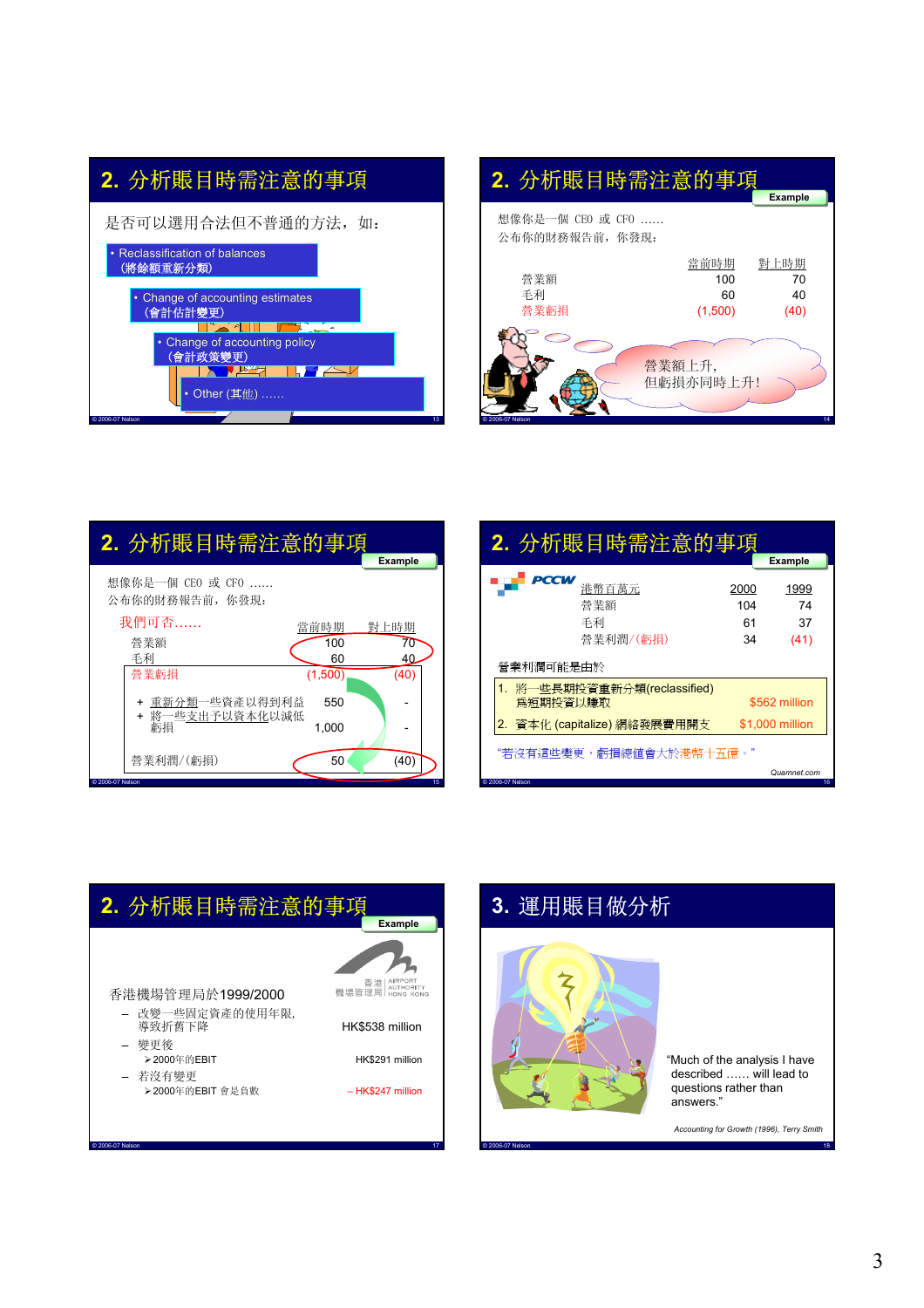

# **3.** 運用賬目做分析





| 3. 運用賬目做分析                                   |           |           |           |    |  |
|----------------------------------------------|-----------|-----------|-----------|----|--|
| 財務報表分析 - 時序比較<br>中国銀行<br><b>RANK OF CHIN</b> |           |           |           |    |  |
| 損益表 (人民幣百萬元)                                 | 2003      | 2004      | 2005      |    |  |
| 利息收入                                         | 116.967   | 132.353   | 167.948   |    |  |
| 利息支出                                         | (40, 370) | (43,918)  | (66, 940) |    |  |
| 淨利息收入                                        | 76.597    | 88.435    | 101,008   |    |  |
| 手續費及佣金收支淨額                                   | 7.353     | 8.557     | 9,247     |    |  |
| 其他收入                                         | 17,577    | 18,962    | 15,026    |    |  |
| 貸款減值損失                                       | (18, 100) | (23, 812) | (11, 486) |    |  |
| 其他營業費用                                       | (46,080)  | (54, 879) | (59, 984) |    |  |
| 所得稅費用                                        | (3, 162)  | (10, 198) | (22, 253) |    |  |
| 年度利潤                                         | 34.185    | 27.065    | 31,558    |    |  |
| C 2006-07 Nelson                             |           |           |           | 22 |  |

| 3. 運用賬目做分析     |           |                                  |                             |  |  |
|----------------|-----------|----------------------------------|-----------------------------|--|--|
| 財務報表分析 - 時序比較  |           |                                  | 中国銀行<br><b>BANK OF CHIN</b> |  |  |
| 損益表 (人民幣百萬元)   | 2003      |                                  | 2003                        |  |  |
| 利息收入           | 116,967   | 以利息收入計為基數                        | 100%                        |  |  |
| 利息支出           | (40, 370) |                                  | (35%)                       |  |  |
| 淨利息收入          | 76,597    |                                  | 65%                         |  |  |
| 手續費及佣金收支淨額     | 7.353     | 同比報表                             | 6%                          |  |  |
| 其他收入           | 17,577    | Common-size<br><b>statements</b> | 15%                         |  |  |
| 貸款減值損失         | (18, 100) |                                  | (15%)                       |  |  |
| 其他營業費用         | (46,080)  |                                  | (39%)                       |  |  |
| 所得稅費用          | (3, 162)  |                                  | (3%)                        |  |  |
| 年度利潤           | 34,185    |                                  | 29%                         |  |  |
| 2006-07 Nelson |           |                                  | 23                          |  |  |

| 3. 運用賬目做分析        |       | 什麼是你特別 |       |
|-------------------|-------|--------|-------|
| 財務報表分析 - 時序比較(同比) |       | 威興趣的?  | 中国銀行  |
| 損益表 (人民幣百萬元)      | 2003  | 2004   | 2005  |
| 利息收入              | 100%  | 100%   | 100%  |
| 利息支出              | (35%) | (33%)  | (40%) |
| 淨利息收入             | 65%   | 67%    | 60%   |
| 手續費及佣金收支淨額        | 6%    | 6%     | 6%    |
| 其他收入              | 15%   | 14%    | 9%    |
| 貸款減值損失            | (15%) | (18%)  | (7%)  |
| 其他營業費用            | (39%) | (41%)  | (36%) |
| 所得稅費用             | (3%)  | (8%)   | (13%) |
| 利潤率下降<br>年度利潤     | 29%   | 20%    | 19%   |
| C 2006-07 Nelson  |       |        |       |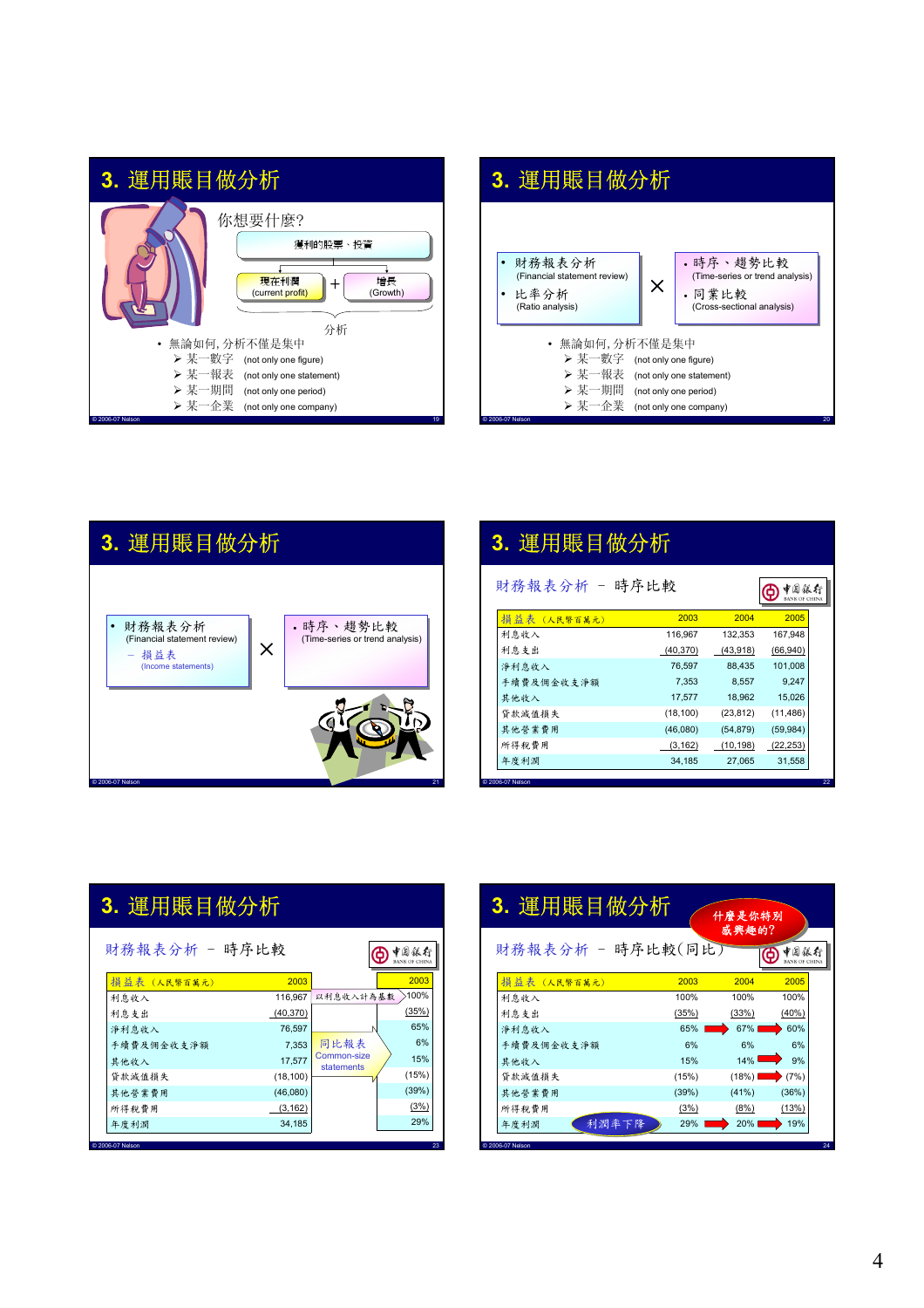

# **3.** 運用賬目做分析

財務報表分析 - 同業比較

| 中國銀行      |          |          |
|-----------|----------|----------|
|           | 建設銀行     | 交通銀行     |
| 167.948   | 173.601  | 49.680   |
| (66, 940) | (57,050) | (18,089) |
| 101.008   | 116.551  | 31,591   |
| 9,247     | 8,455    | 2,109    |
| 15.026    | 3.708    | 1.453    |
| (11, 486) | (15,258) | (4, 298) |
| (59, 984) | (58,092) | (18,012) |
| (22, 253) | (8,268)  | (3,600)  |
| 31,558    | 47,096   | 9,243    |
|           |          |          |

| 威興趣的?<br>財務報表分析 - 同業比較(同比)<br>損益表 (人民幣百萬元)<br>中國銀行<br>建設銀行<br>交通銀行<br>100%<br>100%<br>100%<br>利息收入<br>利息支出<br>(36%)<br>(40%)<br>(33%)<br>60%<br>64%<br>67%<br>淨利息收入<br>5%<br>4%<br>6%<br>手續費及佣金收支淨額<br>9%<br>2%<br>3%<br>其他收入<br>其他收入較多<br>貸款減值損失<br>(9%)<br>(7%)<br>(9%)<br>(36%)<br>(33%)<br>(36%)<br>其他營業費用<br>(13%)<br>(7%)<br>所得稅費用<br>(5%)<br>19%<br>19%<br>27%<br>年度利潤<br>利潤率較低 | 3. 運用賬目做分析<br>什麼是你特別 |  |  |  |  |  |
|----------------------------------------------------------------------------------------------------------------------------------------------------------------------------------------------------------------------------------------------------------------------------------------------------------------------------------------------------------------------------------------|----------------------|--|--|--|--|--|
|                                                                                                                                                                                                                                                                                                                                                                                        |                      |  |  |  |  |  |
|                                                                                                                                                                                                                                                                                                                                                                                        |                      |  |  |  |  |  |
|                                                                                                                                                                                                                                                                                                                                                                                        |                      |  |  |  |  |  |
|                                                                                                                                                                                                                                                                                                                                                                                        |                      |  |  |  |  |  |
|                                                                                                                                                                                                                                                                                                                                                                                        |                      |  |  |  |  |  |
|                                                                                                                                                                                                                                                                                                                                                                                        |                      |  |  |  |  |  |
|                                                                                                                                                                                                                                                                                                                                                                                        |                      |  |  |  |  |  |
|                                                                                                                                                                                                                                                                                                                                                                                        |                      |  |  |  |  |  |
|                                                                                                                                                                                                                                                                                                                                                                                        |                      |  |  |  |  |  |
|                                                                                                                                                                                                                                                                                                                                                                                        |                      |  |  |  |  |  |
|                                                                                                                                                                                                                                                                                                                                                                                        |                      |  |  |  |  |  |



| 3. 運用賬目做分析 |  |
|------------|--|
|            |  |

財務報表分析 - 時序比較

| <b>資產負債表(人民幣百萬元)</b> | 2003      | 2004      | 2005      |
|----------------------|-----------|-----------|-----------|
| 客戶貸款淨額               | 1.921.861 | 2.072.919 | 2.152.112 |
| 證券投資及金融資產            |           |           |           |
| - 以公允價值計量            | 536.615   | 449.711   | 714.003   |
| - 其他證券投資             | 567.490   | 871.935   | 969,310   |
| 存放中央銀行及拆放同業款項        | 726,407   | 660,319   | 690,122   |
| 其他資產                 | 220,907   | 210,337   | 214,501   |
| 資產總計                 | 3,973,280 | 4,265,221 | 4,740,048 |
| 權益總計                 | 221,846   | 227,907   | 255,519   |
|                      |           |           |           |

**●** 東島銀行

| 3. 運用賬目做分析         |           |                           |                             |  |  |
|--------------------|-----------|---------------------------|-----------------------------|--|--|
| 財務報表分析 - 時序比較      |           |                           | 中国很行<br><b>BANK OF CHIN</b> |  |  |
| 資 產 負 倩 表 (人民幣百萬元) | 2003      |                           | 2003                        |  |  |
| 客戶貸款淨額             | 1,921,861 | 同比報表                      | 48%                         |  |  |
| 證券投資及金融資產          |           | Common-size<br>statements |                             |  |  |
| - 以公允價值計量          | 536,615   |                           | 14%                         |  |  |
| - 其他證券投資           | 567,490   |                           | 14%                         |  |  |
| 存放中央銀行及拆放同業款項      | 726.407   |                           | 18%                         |  |  |
| 其他資產               | 220,907   |                           | 6%                          |  |  |
| 資產總計               | 3,973,280 | 以資產總計為基數                  | 100%                        |  |  |
| 權益總計               | 221,846   |                           | 6%                          |  |  |
| 2006-07 Nelson     |           |                           | 30                          |  |  |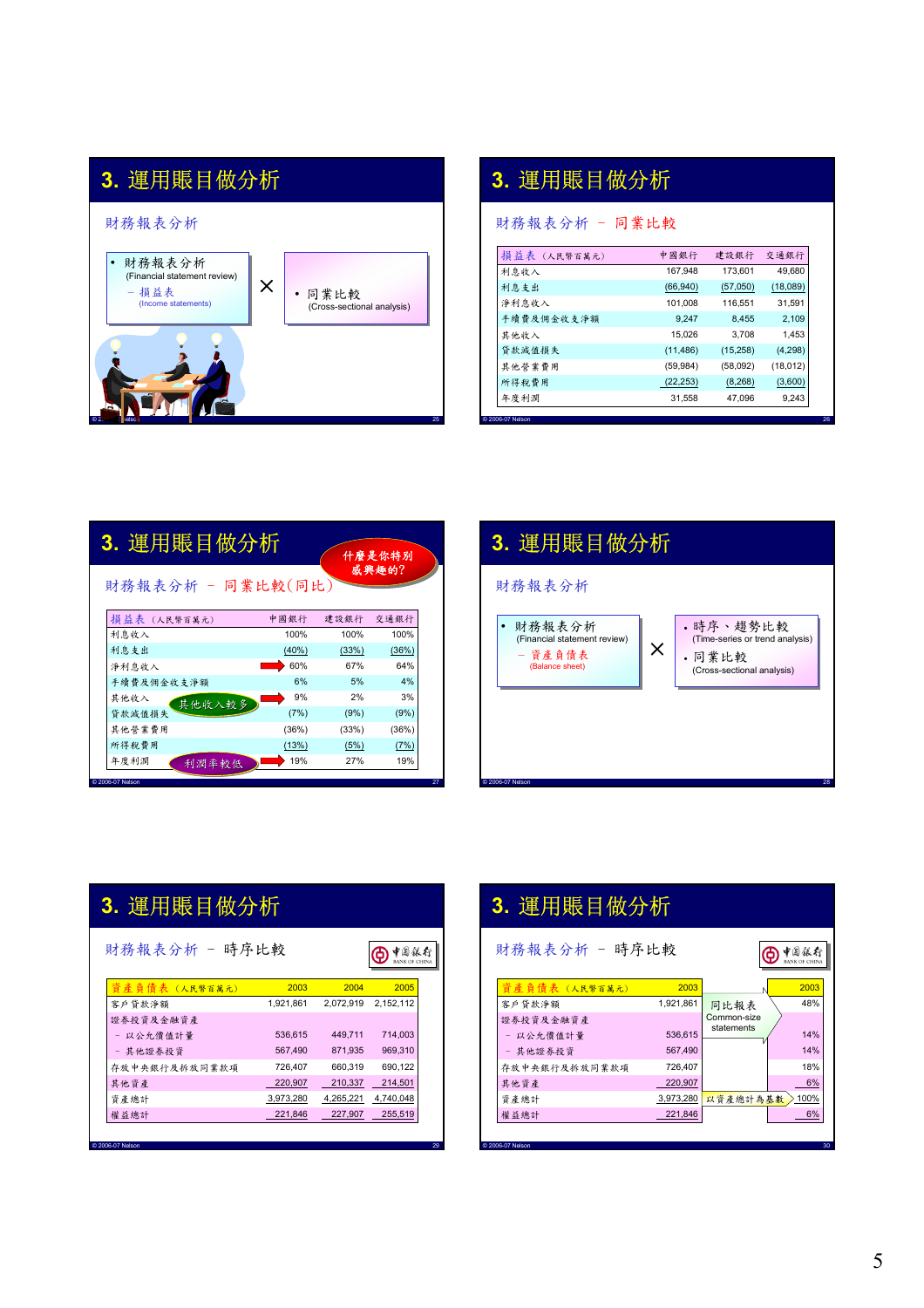財務報表分析 - 時序比較(同比)

| 感興趣的? |  |
|-------|--|
|       |  |

什麼是你特別

什麼是你特別

| <b>D</b> V 图 纸行 |
|-----------------|
| BANK OF CHINA   |

| <b>資產 負債表(人民幣百萬元)</b> | 2003 | 2004 | 2005 |
|-----------------------|------|------|------|
| 客戶貸款淨額                | 48%  | 49%  | 45%  |
| 證券投資及金融資產             |      |      |      |
| - 以公允價值計量             | 14%  | 11%  | 15%  |
| - 其他證券投資              | 14%  | 20%  | 20%  |
| 存放中央銀行及拆放同業款項         | 18%  | 15%  | 15%  |
| 其他資產                  | 6%   | 5%   | 5%   |
| 資產總計                  | 100% | 100% | 100% |
| 權益總計                  | 6%   | 5%   | 5%   |

# **3.** 運用賬目做分析

財務報表分析 - 同業比較

| 中國銀行      | 建設銀行      | 交通銀行      |
|-----------|-----------|-----------|
|           |           |           |
| 2.152.112 | 2.395.313 | 758.773   |
|           |           |           |
| 714.003   | 326.164   | 289.199   |
| 969.310   | 1.087.707 | 28,732    |
| 690.122   | 670.244   | 310.410   |
| 214.501   | 106.314   | 36,125    |
| 4,740,048 | 4,585,742 | 1,423,239 |
| 255,519   | 287.677   | 83,146    |
|           |           |           |

© 2006-07 Nelson 32

| 3. 運用賬目做分析<br>什麼是你特別<br>感興趣的? |      |      |      |  |
|-------------------------------|------|------|------|--|
| 財務報表分析 - 同業比較(同比)             |      |      |      |  |
| 資產 負債表 (人民幣百萬元)               | 中國銀行 | 建設銀行 | 交通銀行 |  |
| 貸款較少<br>客戶貸款淨額                | 45%  | 52%  | 53%  |  |
| 證券投資及金融資產                     |      |      |      |  |
| - 以公允價值計量<br>金融資產較多           | 15%  | 7%   | 20%  |  |
| - 其他證券投資                      | 20%  | 24%  | 2%   |  |
| 存放中央銀行及拆放同業款項                 | 15%  | 15%  | 22%  |  |
| 其他資產                          | 5%   | 2%   | 3%   |  |
|                               |      |      |      |  |
| 資產總計                          | 100% | 100% | 100% |  |

| 3. 運用賬目做分析<br>客戶貸款分析 - 時序比較<br>中国銀行 |           |           |           |  |  |
|-------------------------------------|-----------|-----------|-----------|--|--|
| 客戶貸款 (人民幣百萬元)                       | 2003      | 2004      | 2005      |  |  |
| 總額                                  | 2,160,900 | 2,147,688 | 2,235,265 |  |  |
| 减值損失準備                              | (239,039) | (74, 769) | (83, 153) |  |  |
| 貸款淨額                                | 1,921,861 | 2,072,919 | 2,152,112 |  |  |
| 减值損失準備<br>佔貸款總額百分比                  | 11.1%     | 3.5%      | 3.7%      |  |  |
| 已識別的滅值貸款<br>佔貸款總額百分比                | 16.6%     | 5.5%      | 4.9%      |  |  |
| 2006-07 Nelson                      |           |           |           |  |  |



# **3.** 運用賬目做分析

定量分析 (Quantitative Analysis)

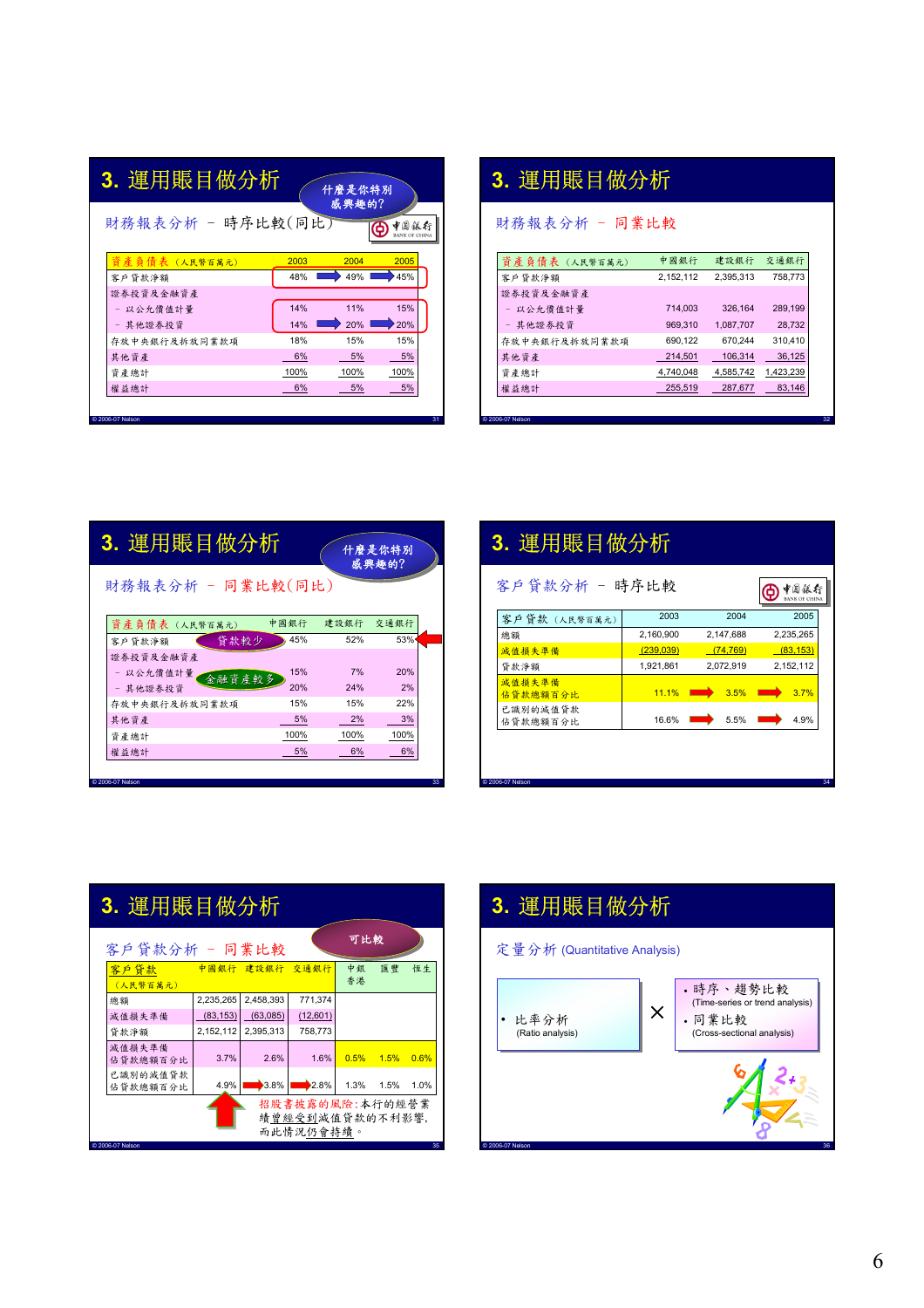|                  | 一般採用的比率 (Ratio)<br>• 市賬率 (Price-to-book ratio)<br>- 以股價除以每股賬面值<br>• 市賬率愈大,代表股價愈貴<br>• 市賬率愈小,代表股價愈便宜<br>• 市盈率 (Price-earning ratio)<br>- 以股價除以每股盈利<br>• 市盈率愈大,代表股價愈貴<br>• 市盈率愈小,代表股價愈便宜 |    |
|------------------|----------------------------------------------------------------------------------------------------------------------------------------------------------------------------------------|----|
| • 同業比較           | • 股東權益回報 (Return on equity)<br>- 以利潤除以權益                                                                                                                                               |    |
| © 2006-07 Nelson |                                                                                                                                                                                        | 37 |

## **3.** 運用賬目做分析



| 3. 運用賬目做分析                          |                                                                          |  |  |  |
|-------------------------------------|--------------------------------------------------------------------------|--|--|--|
|                                     | Selected ratio for reference                                             |  |  |  |
| <b>Returns to Investors</b>         | Return on Equity (ROE) (股東權益回報)<br>Net profit $\div$ Total Equity<br>$=$ |  |  |  |
| Profitability                       | Net Profit Margin (利潤率)<br>Net profit $\div$ Turnover                    |  |  |  |
| Use of Assets                       | Asset Turnover (資產週轉率)<br>Turnover ÷ Total Assets                        |  |  |  |
| Capital<br><b>Structure/Gearing</b> | Assets to Equity (資產/股東權益)<br>$=$ Total Assets $\div$ Total Equity       |  |  |  |
| Liquidity                           | Current ratio (流動比率)<br>Current assets $\div$ Current liabilities        |  |  |  |
| • 同業比較<br>© 2006-07 Nelson          | Auditing & Assurance in HK (2006), Dr. Peter Lau & Mr. Nelson Lam<br>39  |  |  |  |





# **3.** 運用賬目做分析